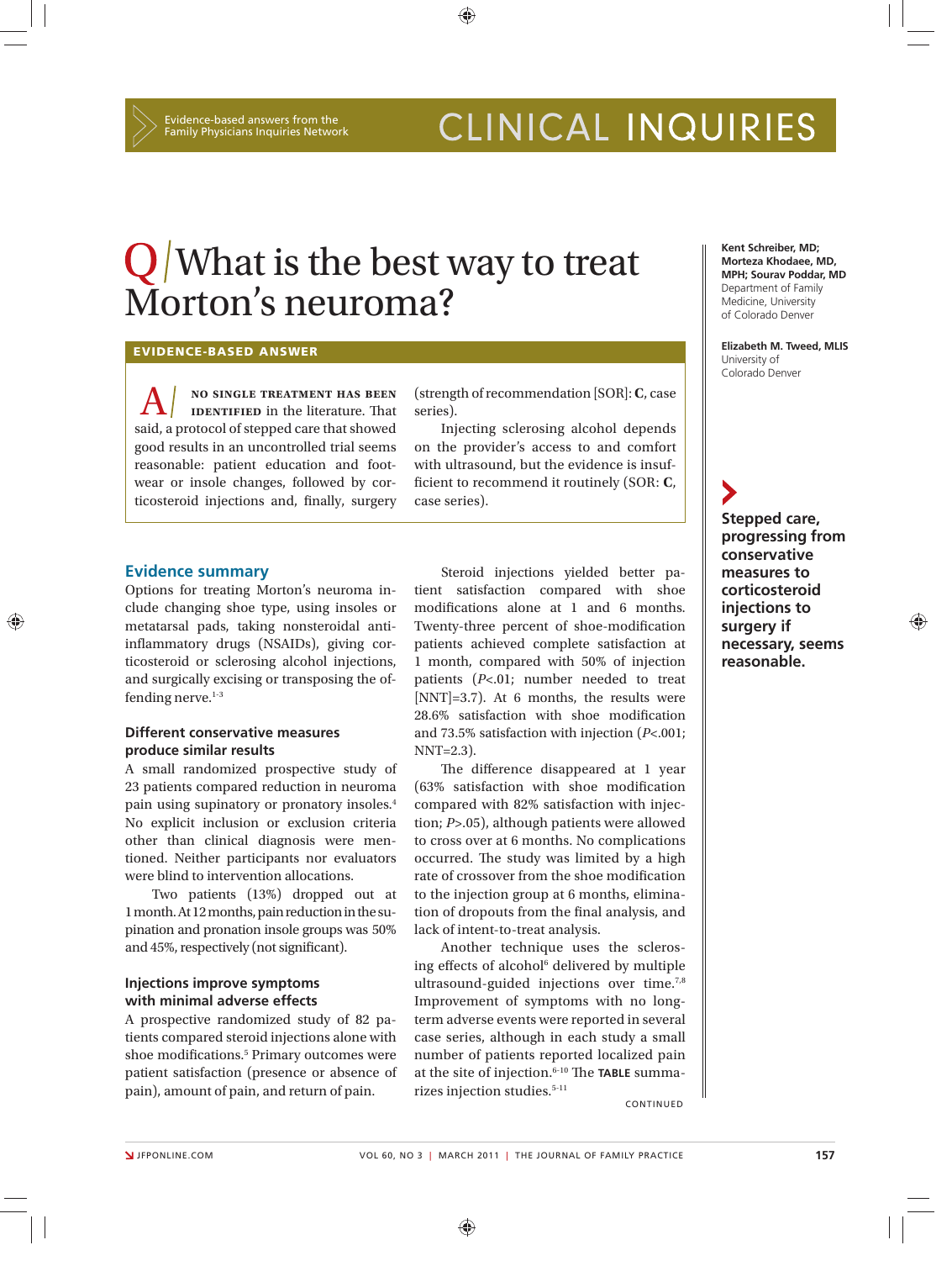# **TABLE 1**

# How injection therapies for Morton's neuroma compare

| Study                           | Injection<br>materials | Type of study                                                              | Number of<br>cases | Average<br>follow-up,<br>(mo) | Average<br>number of<br>injections | <b>Results</b>                                                                                                                   |
|---------------------------------|------------------------|----------------------------------------------------------------------------|--------------------|-------------------------------|------------------------------------|----------------------------------------------------------------------------------------------------------------------------------|
| Greenfield<br>1984 <sup>9</sup> | Steroid                | Retrospective case<br>series                                               | 67                 | 24                            | 3                                  | 80% complete relief                                                                                                              |
| Saygi 2005 <sup>5</sup>         | Steroid                | Prospective<br>quasirandomized<br>injection vs<br>footwear<br>modification | 82                 | 12                            | $2 - 3$                            | 82% vs 63% complete<br>or partial pain relief in<br>2 groups, respectively                                                       |
| Markovic 2008 <sup>11</sup>     | Steroid*               | Prospective<br>case series                                                 | 39                 | 9                             | $\mathbf{1}$                       | 38% complete satisfaction<br>and 28% satisfaction with<br>minor reservations                                                     |
| Dockery 1999 <sup>6</sup>       | Alcohol                | Prospective<br>case series                                                 | 100                | 13                            | 5.5                                | 89% resolution or<br>improved symptoms                                                                                           |
| Fanucci 2004 <sup>8</sup>       | Alcohol*               | Prospective<br>case series                                                 | 40                 | 10                            | $\overline{4}$                     | 90% resolution or<br>improved symptoms                                                                                           |
| Hughes 20077                    | Alcohol*               | Prospective<br>case series                                                 | 101                | 21.1                          | 4.1                                | 94% resolution or<br>improved symptoms                                                                                           |
| Mozena 2007 <sup>10</sup>       | Alcohol                | Retrospective<br>case series                                               | 42                 | 11                            | $3 - 7$                            | 61% resolution or<br>improved symptoms.<br>Patients with $\geq$ 5 injections<br>(74%) were more likely<br>to respond $(P=.0072)$ |

⊕

\*Ultrasound guided.

#### **Surgery:**

#### **Consider cost and risk of complications**

Most surgical studies enrolled patients who had initially failed conservative treatments. Costs and risks of complications must be weighed, including infection, scar sensitivity, residual pain, sensory deficits, and other wound-related morbidities.

Technique varies considerably among surgeons.12 A Cochrane systematic review of 3 randomized controlled trials comprising 121 patients concluded that, at most, very limited evidence exists that transposition of the transected plantar digital nerve may yield better long-term results than standard resection.<sup>3</sup>

In a retrospective case series, 82 patients with primary Morton's neuroma were treated by a single surgeon and a single technique (dorsal incision and nerve transection).<sup>13</sup> All patients had failed conservative management with orthotics, shoe modification, and NSAIDs (lidocaine injections were used only to pinpoint neuroma location). Sixty-six (81%) returned for follow-up.

Average follow-up evaluation was 5.8 years. Of the patients who were followed, 85% rated overall satisfaction as excellent or good.

#### **Stepped care gets results**

A prospective case series enrolled 115 subjects out of 340 consecutive patients who presented to a private orthopedic clinic with a diagnosis of Morton's neuroma.<sup>1</sup> The authors assessed a 3-stage protocol of stepped care, progressing to the next stage if improvement was inadequate after 3 months: Stage I comprised patient education, footwear modifications, and a metatarsal pad placed proximal to the involved nerve; stage II, injection of CONTINUED ON PAGE 168

⊕